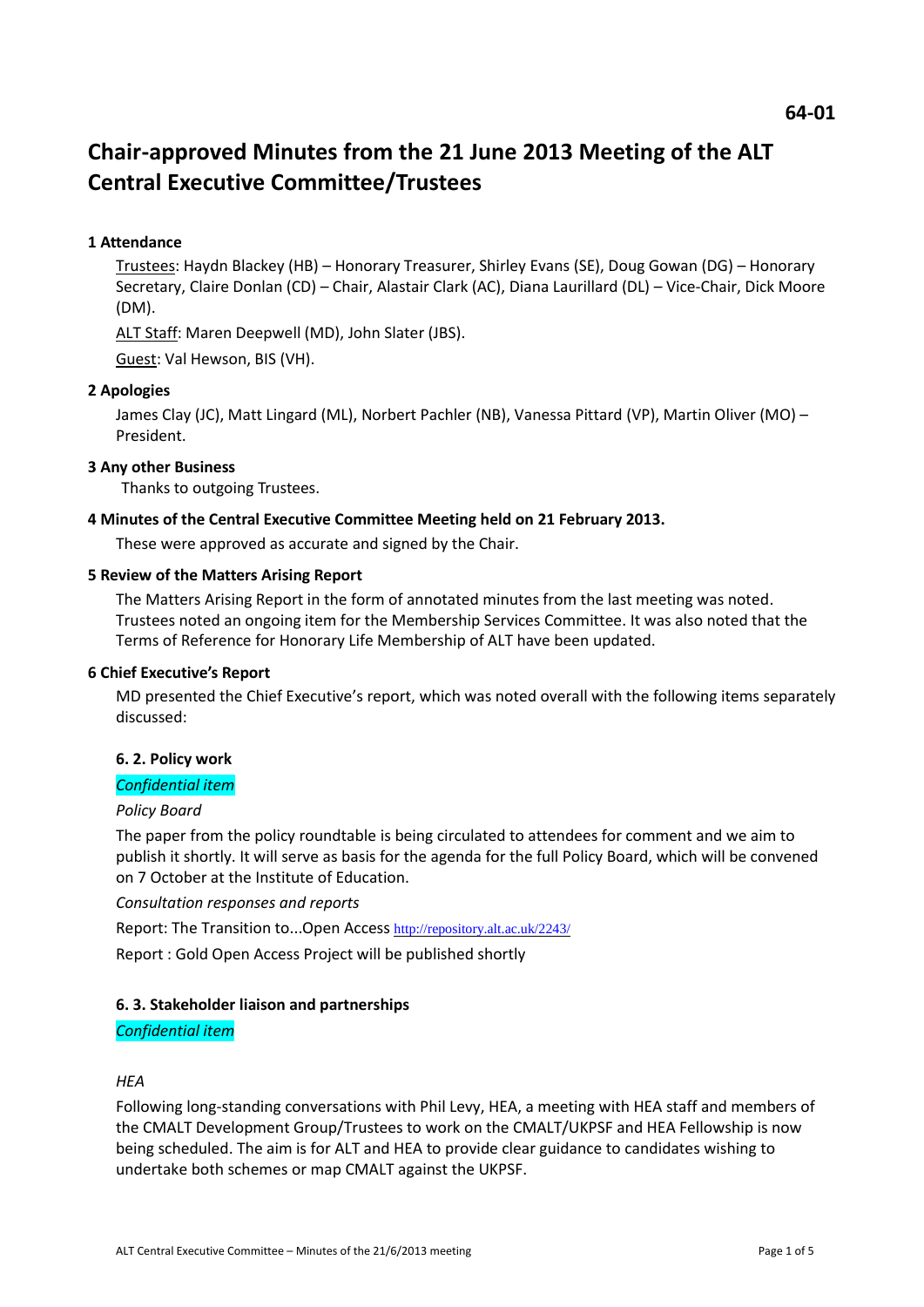# *Edmix*

Edmix, a consortium representing 240+ education technology startups, has entered into an exchange partnership with ALT. ALT will be exhibiting at the forthcoming digital summer camp and ALT members have been offered a number of free tickets to attend the event. Edmix is active in the school and FE sector primarily and is engaged with policy makers.

# **6. 4. Journal/Steering Group**

The Journal Steering Group met 4 June, including Meg O'Reilly who has now formally joined the Editorial Team. While progress is being made, a delay from the publisher with updating the database of reviewers has caused significant delays and increased work for editors. This is now being addressed, but it is important to note that it has resulted in delayed publication times. Issue 1 is however now published (except for the editorial) and Issue 2 is on schedule. The Journal Steering Group is also preparing to convene the Editorial Board, which has not formally met since the transition to Open Access.

Subscribers to the print edition have declined since the transition (outside of ALT Members) with from around 50 prior to transition to less than 10 currently. Reminders to all subscribers have been sent out to encourage them to renew their subscription.

# **6. 5. Confidential item:**

## **6. 6. Period of consolidation**

The period of consolidation ended in March and the staff team has reviewed the consolidation plan and progress made. Of 36 tasks originally planned, only 4 remain ongoing while all others have been completed or otherwise dealt with. This is a real achievement for the Association and the staff team and places us in a much stronger position for future developments. MD would like to record her thanks to all staff for their hard work.

## **6. 7. Website and online services**

A productive meeting about the ALT website and other online services took place with all involved. A review of current working arrangements was completed and plans for the rerelease of the website on Drupal 7 are now being drawn up. We aim to launch the release in November to minimise the risk of disruption. The main aim is to secure to future safety and operation of the site running the new software, but following feedback and internal operations lessons learnt a secondary aim is to make improvements to the member area and functionality offered within in.

MD noted her thanks to DM, for his work in this and other areas over the past years.

## **6. 8. Confidential item**

## **6. 9. ocTEL**

The ocTEL course is concluding. Close to 1300 registrations were received with the majority of participants having to previous involvement in ALT. While the evaluation of the course is still ongoing, MD noted the following: the course was designed, written and supported by ALT members on a voluntary basis and it is important to acknowledge this. The course was run without any substantial technical problems and has received positive feedback generally. It has also raised ALT's profile with policy makers, funding councils and stakeholders expressing interest. It represents a significant opportunity for recruitment of members, promoting the conference and other activities both in the UK and internationally. The final report will be completed over the summer.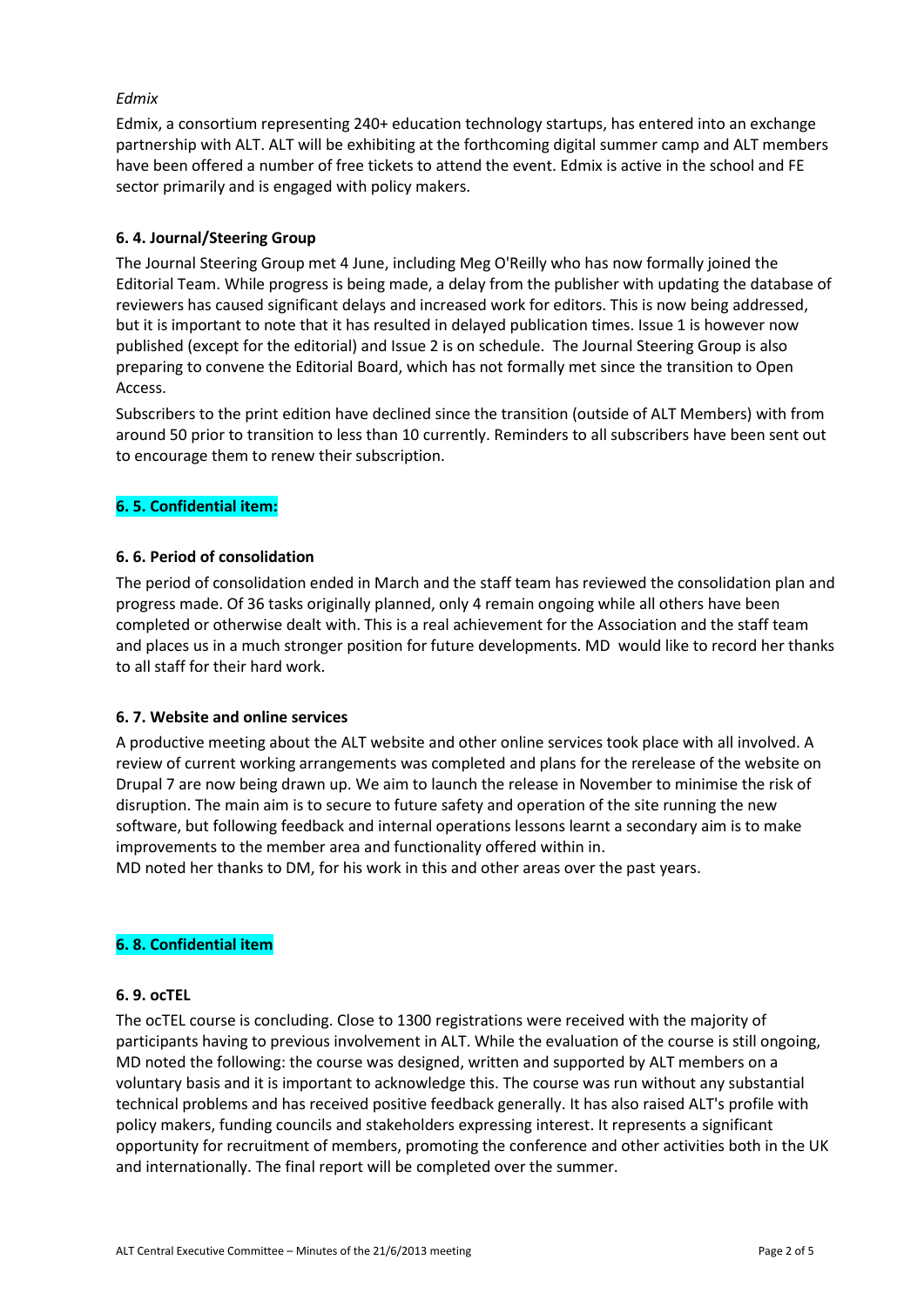MD also indicated some next steps for ocTEL and noted that while MD has led the project overall, MD would like to particularly acknowledge of the outstanding contributions of David Jennings, Martin Hawksey and Anna Davidge. Trustees recorded their thanks to MD and to all involved.

# **6. 10. ALT strategy**

The ALT strategy is due for review this autumn and there will be a number of related activities to provide input into the new strategy:

1: 4-way committee meeting will include a strategy meeting for all committees in the afternoon. During the morning, trustees who are able to attend will also have a strategy meeting and will likely joined by representatives from several stakeholders including Martyn Harrow.

2: policy board meeting: the meeting of the policy board will include a focus in policy priorities and issues members would like to see ALT address

3: Trustee meeting in November

4: review of format and re-articulation of ALT values

The new strategy should be launched in February 2014

# **6. 11. Confidential item**

# **6. 12. Confidential item**

# **6. 13. Confidential item**

## **6. 14. Current Projects**

## *Maths Apps index [http://maths4us.alt.ac.uk](http://maths4us.alt.ac.uk/) : Final report to be published shortly*

ALT is leading in a project in the technology strand of the Maths4us campaign, which is led by NIACE and funded by BIS. We are working with a large number of partners to establish an index of maths apps based on work done in the previous project in community-led evaluation of resources. Final report to be published shortly;

*Changing the Learning Landscape: year 1 will be completed by 31 July '13*

ALT is a partner in the Changing the Learning Landscape programme, funded by HEFCE, and led by the LFHE, in partnership with NUS, JISC and HEA. ALT is active across all three strands of the programme;

*THA conference: due for completion summer '13*

ALT supports the 2013 conference of the Triple Helix Association, which is organised by the Big Innovation Centre, UCL and Birkbeck;

*ocTEL: completed by 31 July 2013*

This project is being managed by David Jennings and led by MD and JBS. A contributor group of about 10 members has been established and Stephen Downes has agreed to act as a Critical Friend to the project;

*Gold Open Access: final report due to be published*

Funded by JISC this project is led by Seb Schmoller and focuses on the issues surrounding a transition to a Gold Open Access publishing model.

*NUS/Desire2Learn student survey about students' views of learning technology: report published* ALT is providing advice and input to the survey and final report;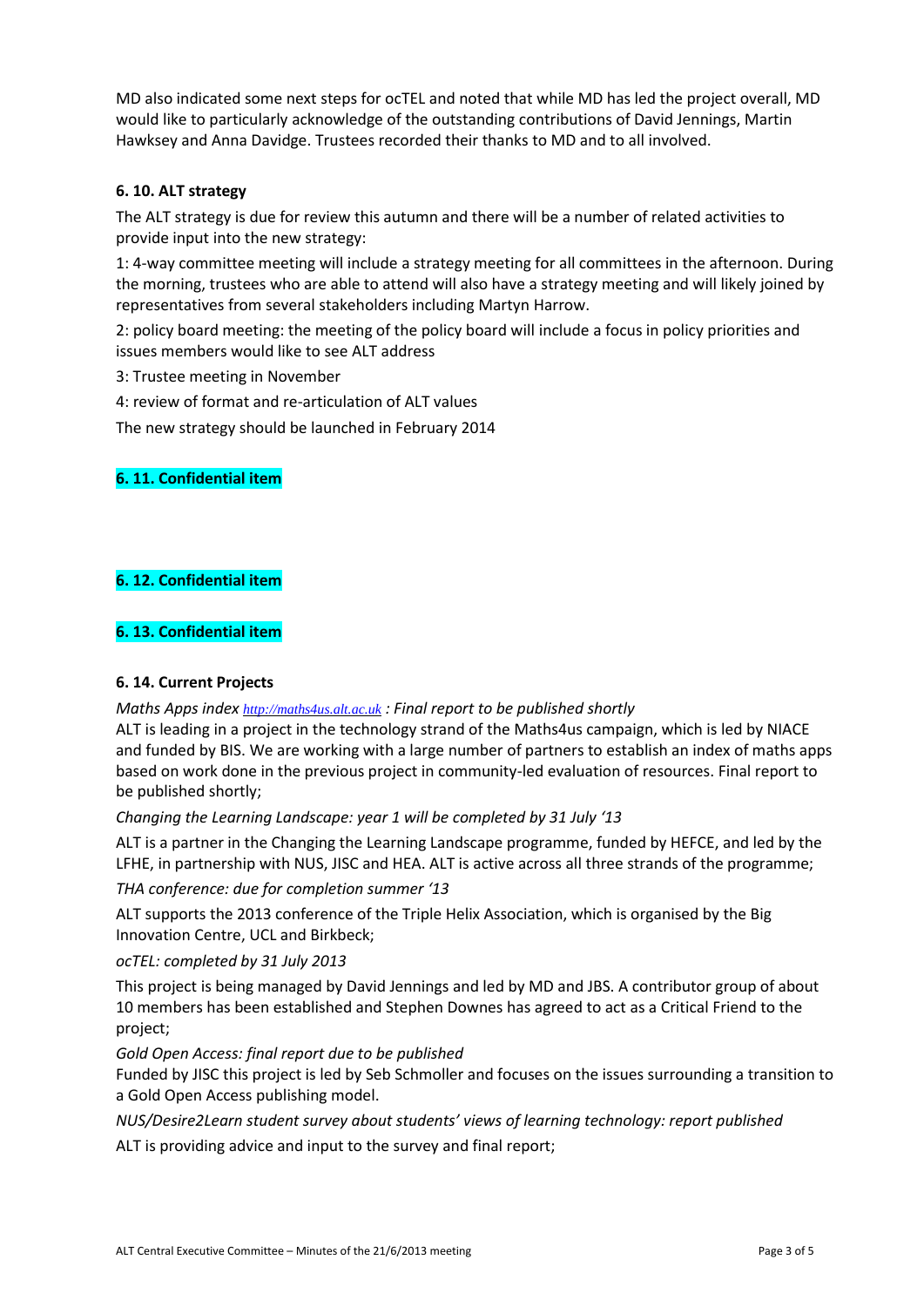## *JISC Journal Transition: completed*

to develop a set of metrics against which to measure the impact of a journal's transition to Open Access, and to draw out lessons for others on the transition process itself.

*JISC – Developing Digital Literacies: due for completion Nov '13*

i) Programme wide involvement alongside ~10 other membership organisations; ii) Small-scale projectspecific involvement with four of the individual DDL projects.

## **6. 15. Confidential item**

## **6. 16. Confidential item**

#### **6. 17. Risk register**

Trustees reviewed the risk register and measures taken in the last reporting period.

Overview of risks that have changed during the last reporting period:

*Risks that have increased and been managed:*

- 1.[8] Decrease of income from annual conference;
- 2.[4] Risk of staffing changes impacting in ALT's operations.

*Risks that have decreased:*

- 1.[5] Shortage of internal project management capability;
- 2.[2] Delay to website development/maintenance;
- 3.[17] ALT does not represent its members well to policy makers.

#### **7 Operations and Membership Report**

Trustees discussed the Operations and Membership Report with comments from MD . It was noted overall that membership has remained stable over the past year and that as part of the website development efforts are being made to improve email communications with members and membership services generally.

#### **8 Annual conference**

#### 8.1 Annual conference 2013 altc2013

JBS provided a verbal update in progress to date. Trustees noted that keynote and invited speakers have been confirmed and that the programme is now being finalised. Registration for the conference is open and progressing. Exhibition and sponsorship interest has been strong. Preparations are generally on track.

8.2 Confidential item

#### **9 Finance**

#### 9.1 Finance report for May 2013

HB and MD reported on the current outturn report. Overall ALT's financial position at the end of the first quarter is in line with expectations. The report did not yet reflect deferred income carried forward. It was noted that conference and membership income are being monitored.

#### 9.2 Financial Strategy

HB presented the new Financial Strategy. Trustees approved and welcomed the Strategy which is now being adopted. HB sought approval for 12 months of operating costs to be held in restricted reserves in line with the strategy and this was approved by Trustees. It was noted that as set out in the strategy